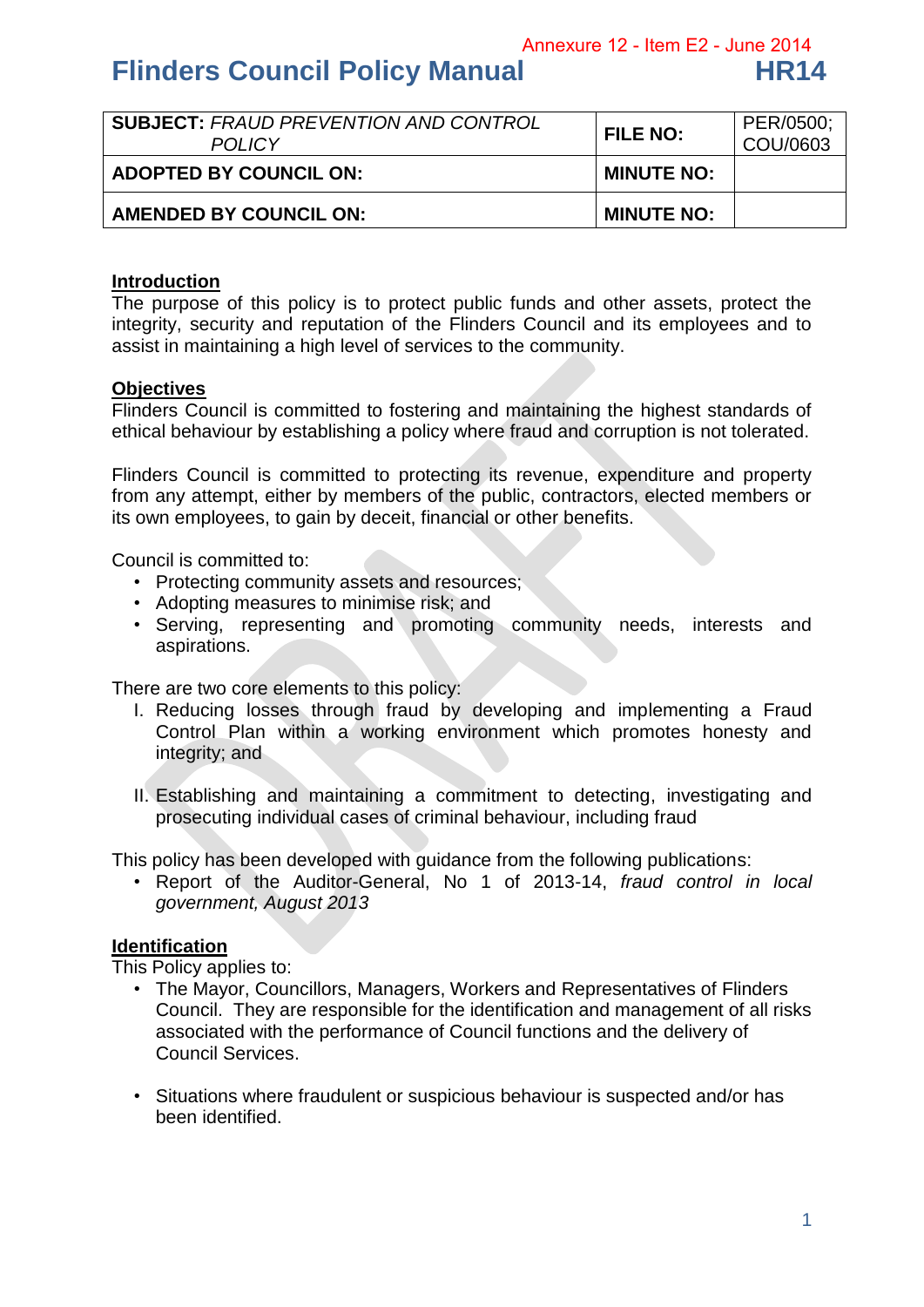Annexure 12 - Item E2 - June 2014

# **Flinders Council Policy Manual HR14**

# **Definitions**

## **Corruption**

Corruption is defined by Australian Standard (AS8001-2008) as '*dishonest activity in which a director, executive, manager, employee or contractor of an entity acts contrary to the interests of the entity and abuses his/her position of trust in order to achieve some personal gain or advantage for him or herself or for another person or entity*.' Corruption is any conduct that is improper, immoral or fraudulent.

### Fraud

Fraud is defined by AS8001-2008 as '*dishonest activity causing actual or potential financial loss to any person or entity including theft of monies or other property by Council officers or persons external to the entity and whether or not deception is used at the time, immediately before or immediately following the activity. This also includes the deliberate falsification, concealment, destruction or use of falsified documentation used or intended for use for a normal business purpose or the improper use of information or position.'* 

The above definition does not have to be tangible and, includes the following types of offences: (the following list is not intended to be exhaustive)

- Theft/stealing:
- Abuse of position and power for personal gain;
- Unauthorised and/or illegal use of asset, information or services for private purposes;
- Manipulation of computer programs for improper purposes;
- Manipulation and misuse of account payments;
- Obtaining a financial advantage or any other benefit by deception;
- Conflicts of interest;
- Bribery (accepting personal gifts and benefits);
- Use of intellectual property;
- Use of corporate credit cards;
- Causing a loss, or avoiding or creating a liability, by deception;
- Making, using or possessing forged or falsified documents;
- Unlawful use of vehicles, telephones and other property or services;
- Perverting the course of justice;
- Elected members dishonestly using influence;
- Election bribery;
- Election funding offences;
- Election fraud; or
- For any dishonest or improper purpose

## **Policy Guidelines**

**Expectations** 

- a) Councillors and council staff are expected to maintain a high standard of ethical conduct in all activities, in particular with respect to resources, information and authority.
- b) All staff are expected to develop, encourage, insist upon and implement sound financial legal and ethical decision making within their responsibility levels.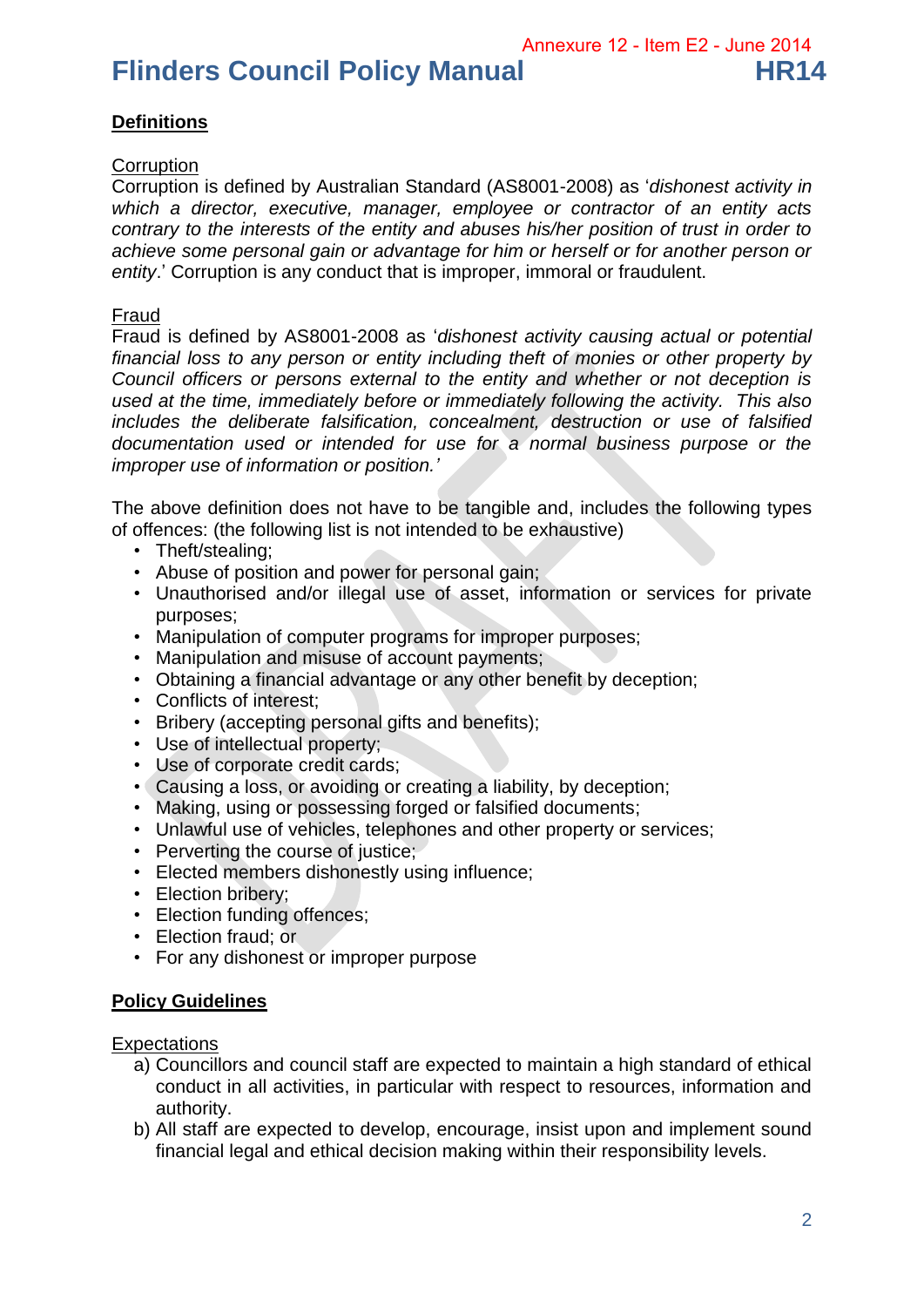# **Flinders Council Policy Manual HR14**

- c) All Councillors are expected to be familiar with and act in accordance with the Council's Code of Conduct. The Council expects similar standards from the people, agencies or organisations that do business with the Council.
- d) All staff and Councillors must declare any interests in relation to matters they are currently considering, investigating or making a decision on.
- e) Fraudulent acts against the Council are unacceptable and may constitute a criminal offence.
- f) Any Councillor or staff member who suspects fraudulent behaviour must report it immediately to their Manager or the General Manager

Responsibilities for Directors/Managers

- a) Managers/Coordinators are expected to lead by example and to demonstrate integrity and fairness in decision making and to be open and honest in their dealings with others.
- b) Managers/Coordinators must ensure that the three elements required for effective management of fraud prevention are evident in the workplace. The three elements are as follows:
	- I. Positive attitude of management towards internal control. Expressed through interest, involvement, policies and procedures.
	- II. The selection and development of quality staff who demonstrate high ethical standards. The appropriate application of leadership and training to all staff will enhance the quality of performance and therefore control. Ensuring Position Descriptions include risk management control (including fraud) responsibilities.
	- III. The monitoring of systems, whether informal information gathering, active supervision of formal information systems.
- c) Managers/Coordinators are expected to make themselves familiar with, and implement Council's Fraud Prevention and Control Policy.
- d) Managers/Coordinators are required to promptly advise the General Manager or Departmental Manager of instances of suspect or actual fraud. All such matters must be dealt with in accordance with other relevant internal reporting procedures.
- e) When fraud is detected, Managers/Coordinators must take prompt action both to stop fraudulent behaviour and to discourage others who may be inclined to commit similar conduct.

#### Fraud Detection

- Council will employ a number of internal fraud prevention mechanisms to ensure early detection of suspicious or fraudulent behaviours.
- Fraud detection may include monitoring staff and transactions and maintaining and developing internal security.